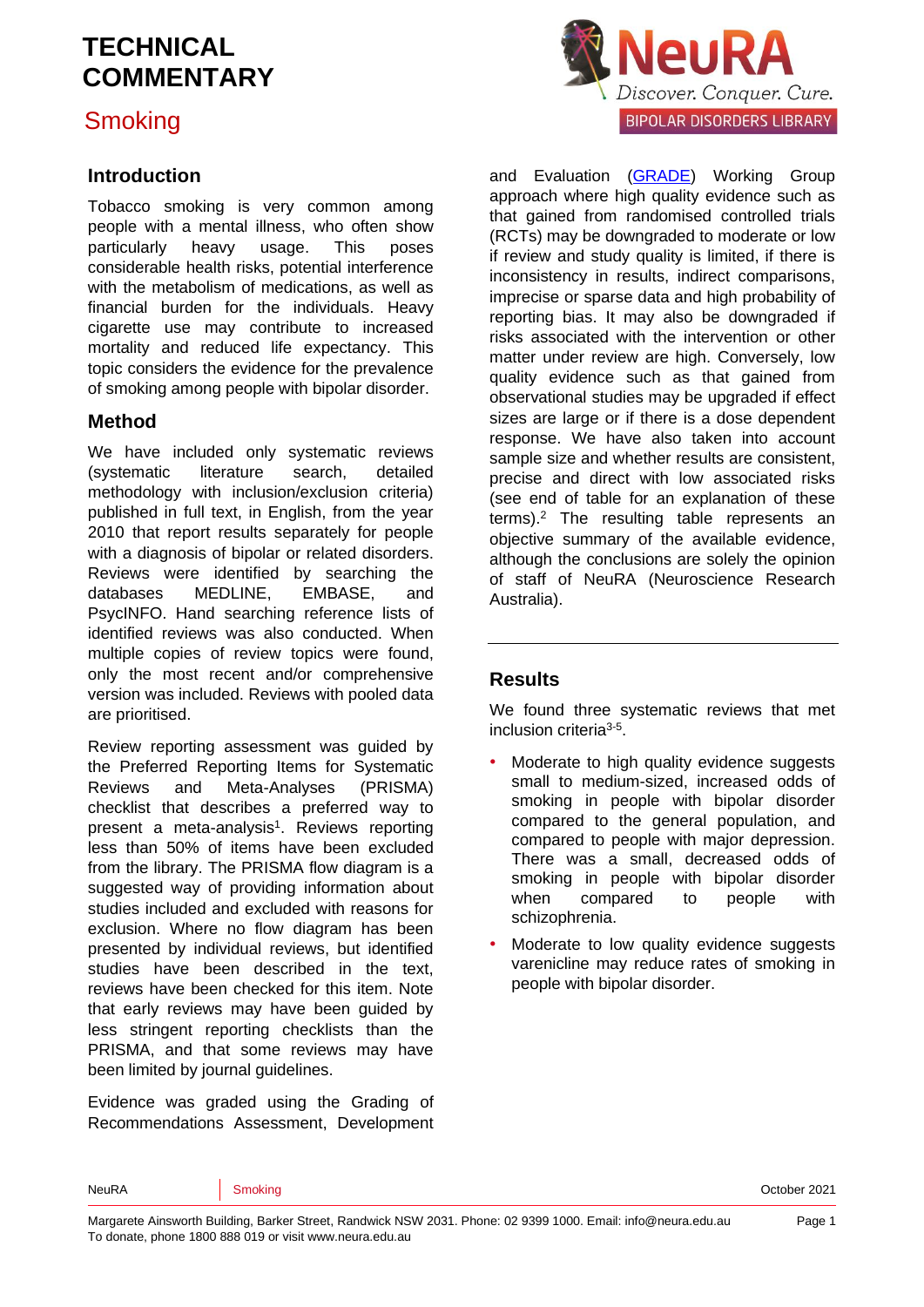# **Smoking**



*Jackson JG, Diaz FJ, Lopez L, de Leon J* 

**A combined analysis of worldwide studies demonstrates an association between bipolar disorder and tobacco smoking behaviours in adults** 

#### **Bipolar Disorders 2015; 17: 575-97**

[View review abstract online](https://www.ncbi.nlm.nih.gov/pubmed/26238269)

| <b>Comparison 1</b>        | Rates of smoking in people with bipolar disorder vs. general<br>population rates.                                                                                                                                                                                                                 |
|----------------------------|---------------------------------------------------------------------------------------------------------------------------------------------------------------------------------------------------------------------------------------------------------------------------------------------------|
| <b>Summary of evidence</b> | Moderate to high quality evidence (large samples, precise,<br>direct, unable to assess consistency) suggests a medium-sized<br>increased odds of smoking, and less smoking cessation, in<br>people with bipolar disorder compared to the general<br>population, with prevalence rates around 45%. |
|                            | <b>Smoking prevalence</b>                                                                                                                                                                                                                                                                         |
|                            | A medium-sized, significant effect of increased rates of smoking and less smoking cessation in<br>people with bipolar disorder compared to general population rates;                                                                                                                              |
|                            | O DEL EL PEL PEL NE HEL PARTIE DE HEAL OD DE OFALOJO O LO PARTI                                                                                                                                                                                                                                   |

Current smoking: 51 studies N = 41,710, prevalence = 45%, OR = 3.50, 95%CI 3.39 to 3.54, *p* < 0.05

Smoking cessation: 13 studies N = 2,470, OR = 0.34, 95%CI 0.31 to 0.37, *p* < 0.05

The rates were similar in males and females, and for those who have ever smoked.

| <b>Consistency in results</b> | Unable to assess; no measure of consistency is reported.                                                                                                                                                                                                                                                                                          |
|-------------------------------|---------------------------------------------------------------------------------------------------------------------------------------------------------------------------------------------------------------------------------------------------------------------------------------------------------------------------------------------------|
| <b>Precision in results</b>   | Precise                                                                                                                                                                                                                                                                                                                                           |
| <b>Directness of results</b>  | <b>Direct</b>                                                                                                                                                                                                                                                                                                                                     |
| <b>Comparison 2</b>           | Rates of smoking in people with bipolar disorder vs. people with<br>major depression or schizophrenia.                                                                                                                                                                                                                                            |
| <b>Summary of evidence</b>    | Moderate to high quality evidence (large samples, precise,<br>direct, unable to assess consistency) suggests a small<br>increased odds of smoking in people with bipolar disorder<br>compared to people with major depression, and a small<br>decreased odds of smoking in people with bipolar disorder<br>compared to people with schizophrenia. |
| <b>Smoking prevalence</b>     |                                                                                                                                                                                                                                                                                                                                                   |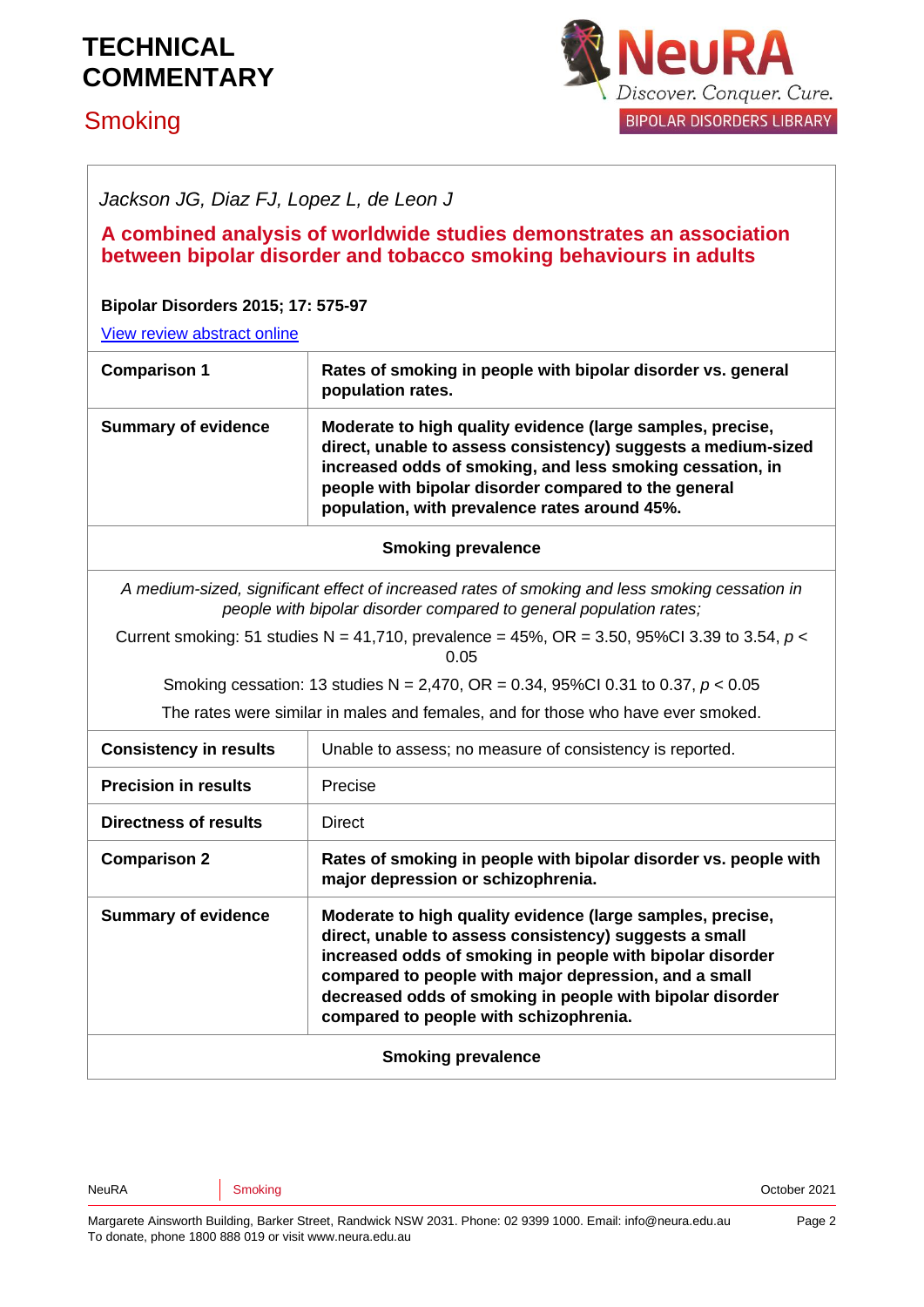# **Smoking**



| A small, significant effect of increased rates of smoking in people with bipolar disorder compared to<br>people with major depression; |                                                          |  |
|----------------------------------------------------------------------------------------------------------------------------------------|----------------------------------------------------------|--|
| Current smoking: 18 studies N = 30,411, prevalence = 47% vs. 30%, OR = 2.05, 95%Cl 2.00 to<br>2.10, $p < 0.05$                         |                                                          |  |
| The rates were similar in males and females, and for those who have ever smoked.                                                       |                                                          |  |
| A small, significant effect of reduced rates of smoking in people with bipolar disorder compared to<br>people with schizophrenia;      |                                                          |  |
| Current smoking: 20 studies N = 27,067, prevalence = 49% vs. 55%, OR = 0.76, 95%Cl 0.74 to<br>0.79, $p < 0.05$                         |                                                          |  |
| The effect was larger in males than females.                                                                                           |                                                          |  |
| <b>Consistency in results</b>                                                                                                          | Unable to assess; no measure of consistency is reported. |  |
| <b>Precision in results</b>                                                                                                            | Precise                                                  |  |
| Directness of results                                                                                                                  | <b>Direct</b>                                            |  |

| Mitchell AJ, Vancampfort D, De Hert M, Stubbs B |  |
|-------------------------------------------------|--|
|                                                 |  |

### **Do people with mental illness receive adequate smoking cessation advice? A systematic review and meta-analysis**

#### **General Hospital Psychiatry 2015; 37: 14-23**

[View review abstract online](https://www.ncbi.nlm.nih.gov/pubmed/25510845)

| Comparison                                                                                                                        | Smoking cessation advice in people with bipolar disorder vs.<br>people without a mental illness.                                                            |  |
|-----------------------------------------------------------------------------------------------------------------------------------|-------------------------------------------------------------------------------------------------------------------------------------------------------------|--|
| <b>Summary of evidence</b>                                                                                                        | Moderate quality evidence (large samples, imprecise, direct,<br>unable to assess consistency) suggests no differences in<br>smoking cessation advice rates. |  |
| <b>Smoking cessation advice rates</b>                                                                                             |                                                                                                                                                             |  |
| No significant difference in smoking cessation advice rates;<br>3 studies, N = 544,508, RR = 1.14, 95%CI 0.85 to 1.50, $p > 0.05$ |                                                                                                                                                             |  |
| <b>Consistency in results</b>                                                                                                     | Unable to assess; no measure of heterogeneity is reported.                                                                                                  |  |
| <b>Precision in results</b><br>Imprecise                                                                                          |                                                                                                                                                             |  |

| c<br>원 사<br>۰.<br>× |
|---------------------|
|---------------------|

**Directness of results** | Direct

NeuRA Coronal Smoking Smoking Communication of the Coronal Smoking Smoking Smoking Smoking Smoking Smoking Smoking Smoking Smoking Smoking Smoking Smoking Smoking Smoking Smoking Smoking Smoking Smoking Smoking Smoking Smo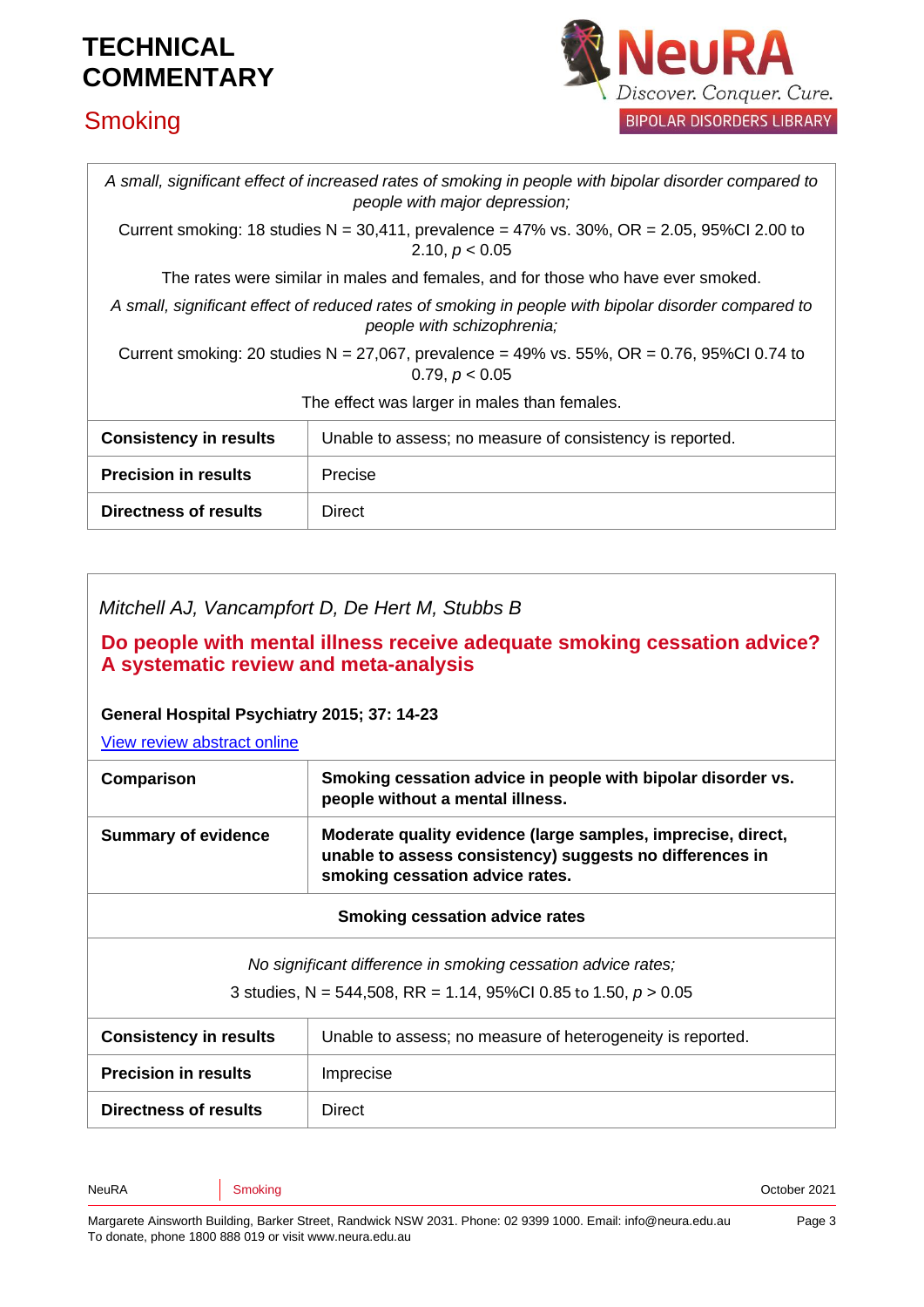## **Smoking**



### *Pearsall R, Smith DJ, Geddes JR*

#### **Pharmacological and behavioural interventions to promote smoking cessation in adults with schizophrenia and bipolar disorders: A systematic review and meta-analysis of randomised trials**

#### **BMJ Open 2019; 9: e027389**

[View review abstract online](https://pubmed.ncbi.nlm.nih.gov/31784428/)

| Comparison                                                                                                                            | Interventions for smoking cessation in people with bipolar<br>disorder vs. placebo.                                                                                                       |  |
|---------------------------------------------------------------------------------------------------------------------------------------|-------------------------------------------------------------------------------------------------------------------------------------------------------------------------------------------|--|
| <b>Summary of evidence</b>                                                                                                            | Moderate to low quality evidence (small samples, imprecise,<br>direct, unable to assess consistency) suggests varenicline may<br>reduce rates of smoking in people with bipolar disorder. |  |
| <b>Smoking cessation advice rates</b>                                                                                                 |                                                                                                                                                                                           |  |
| Significant effect of more smoking cessation with;                                                                                    |                                                                                                                                                                                           |  |
| Varenicline: 1 study, N = 60, RR = 4.68, 95%CI 1.68 to 14.50, $p = 0.008$                                                             |                                                                                                                                                                                           |  |
| No significant differences were found for;                                                                                            |                                                                                                                                                                                           |  |
| Bupropion: 1 study, N = 5, RR = 4.00, 95%Cl 0.24 to 67.71, $p = 0.34$                                                                 |                                                                                                                                                                                           |  |
| Behavioural group intervention: 1 study, $N = 95$ (including all severe mental illness), RR = 1.13,<br>95%Cl 0.37 to 3.44, $p = 0.83$ |                                                                                                                                                                                           |  |
| Smoking cessation program: 1 study, $N = 80$ (including all severe mental illness), $OR = 2.94$ , 95%CI<br>0.80 to 10.50, $p = 0.10$  |                                                                                                                                                                                           |  |
| <b>Consistency in results</b>                                                                                                         | N/A; one study per comparison.                                                                                                                                                            |  |
| <b>Precision in results</b>                                                                                                           | Imprecise                                                                                                                                                                                 |  |
| <b>Directness of results</b>                                                                                                          | Direct                                                                                                                                                                                    |  |

### Explanation of acronyms

 $CI =$  Confidence Interval,  $N =$  number of participants,  $OR =$  odds ratio,  $p =$  statistical probability of obtaining that result ( $p < 0.05$  generally regarded as significant), RR = relative risk, vs. = versus

NeuRA Coronal Smoking Smoking Communication of the Coronal Smoking Smoking Smoking Smoking Smoking Smoking Smoking Smoking Smoking Smoking Smoking Smoking Smoking Smoking Smoking Smoking Smoking Smoking Smoking Smoking Smo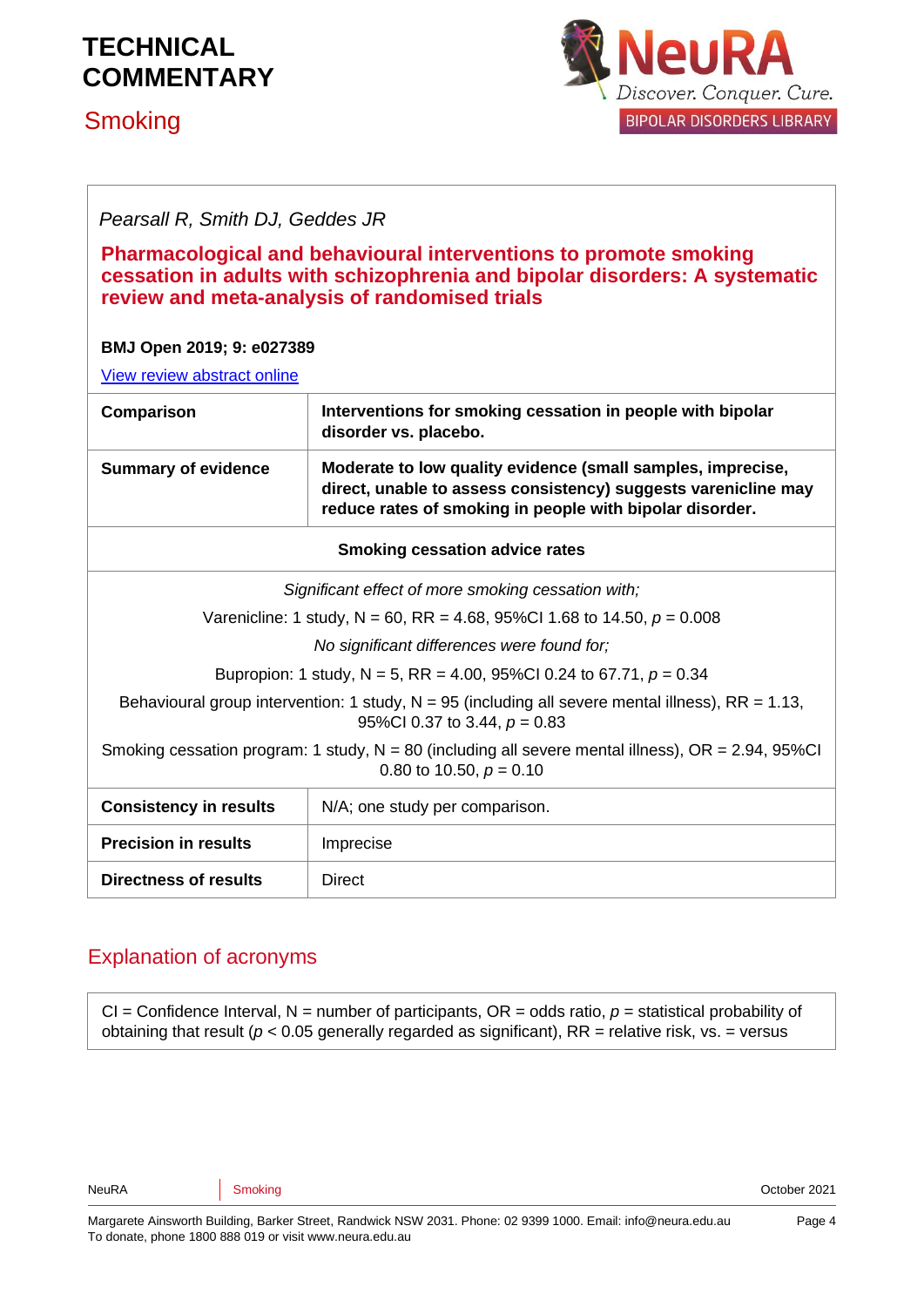**Smoking** 



### Explanation of technical terms

Bias has the potential to affect reviews of both RCT and observational studies. Forms of bias include; reporting bias – selective reporting of results; publication bias - trials that are not formally published tend to show less effect than published trials, further if there are statistically significant differences between groups in a trial, these trial results tend to get published before those of trials without significant differences; language bias – only including English language reports; funding bias - source of funding for the primary research with selective reporting of results within primary studies; outcome variable selection bias; database bias including reports from some databases and not others; citation bias - preferential citation of authors. Trials can also be subject to bias when evaluators are not blind to treatment condition and selection bias of participants if trial samples are sma[ll](#page-6-3)<sup>6</sup>.

† Different effect measures are reported by different reviews.

Prevalence refers to how many existing cases there are at a particular point in time. Incidence refers to how many new cases there are per population in a specified time period. Incidence is usually reported as the number of new cases per 100,000 people per year. Alternatively some studies present the number of new cases that have accumulated over several years against a person-years denominator. This denominator is the sum of individual units of time that the persons in the population are at risk of becoming a case. It takes into account the size of the underlying population sample and its age structure over the duration of observation.

Reliability and validity refers to how accurate the instrument is. Sensitivity is the proportion of actual positives that are correctly identified (100% sensitivity = correct identification of all actual positives) and specificity is the proportion of negatives that are correctly identified  $(100\%$  specificity = not identifying anyone as positive if they are truly not).

Mean difference scores refer to mean differences between treatment and comparison groups after treatment (or occasionally pre to post treatment) and in a randomised trial there is an assumption that both groups are comparable on this measure prior to treatment. Standardised mean differences are divided by the pooled standard deviation (or the standard deviation of one group when groups are homogenous) that allows results from different scales to be combined and compared. Each study's mean difference is then given a weighting depending on the size of the sample and the variability in the data. Less than 0.4 represents a small effect, around 0.5 a medium effect, and over 0.8 represents a large effect<sup>[6](#page-6-3)</sup>.

Odds ratio (OR) or relative risk (RR) refers to the probability of a reduction  $($   $<$  1) or an increase (> 1) in a particular outcome in a treatment group, or a group exposed to a risk factor, relative to the comparison group. For example, a RR of 0.75 translates to a reduction in risk of an outcome of 25% relative to those not receiving the treatment or not exposed to the risk factor. Conversely, a RR of 1.25 translates to an increased risk of 25% relative to those not receiving treatment or not having been exposed to a risk factor. A RR or OR of 1.00 means there is no difference between groups. A medium effect is considered if  $RR > 2$  or  $< 0.5$  and a large effect if  $RR > 5$  or  $< 0.2<sup>7</sup>$  $< 0.2<sup>7</sup>$  $< 0.2<sup>7</sup>$ . InOR stands for logarithmic OR where a lnOR of 0 shows no difference between groups. Hazard ratios measure the effect of an explanatory variable on the hazard or risk of an event.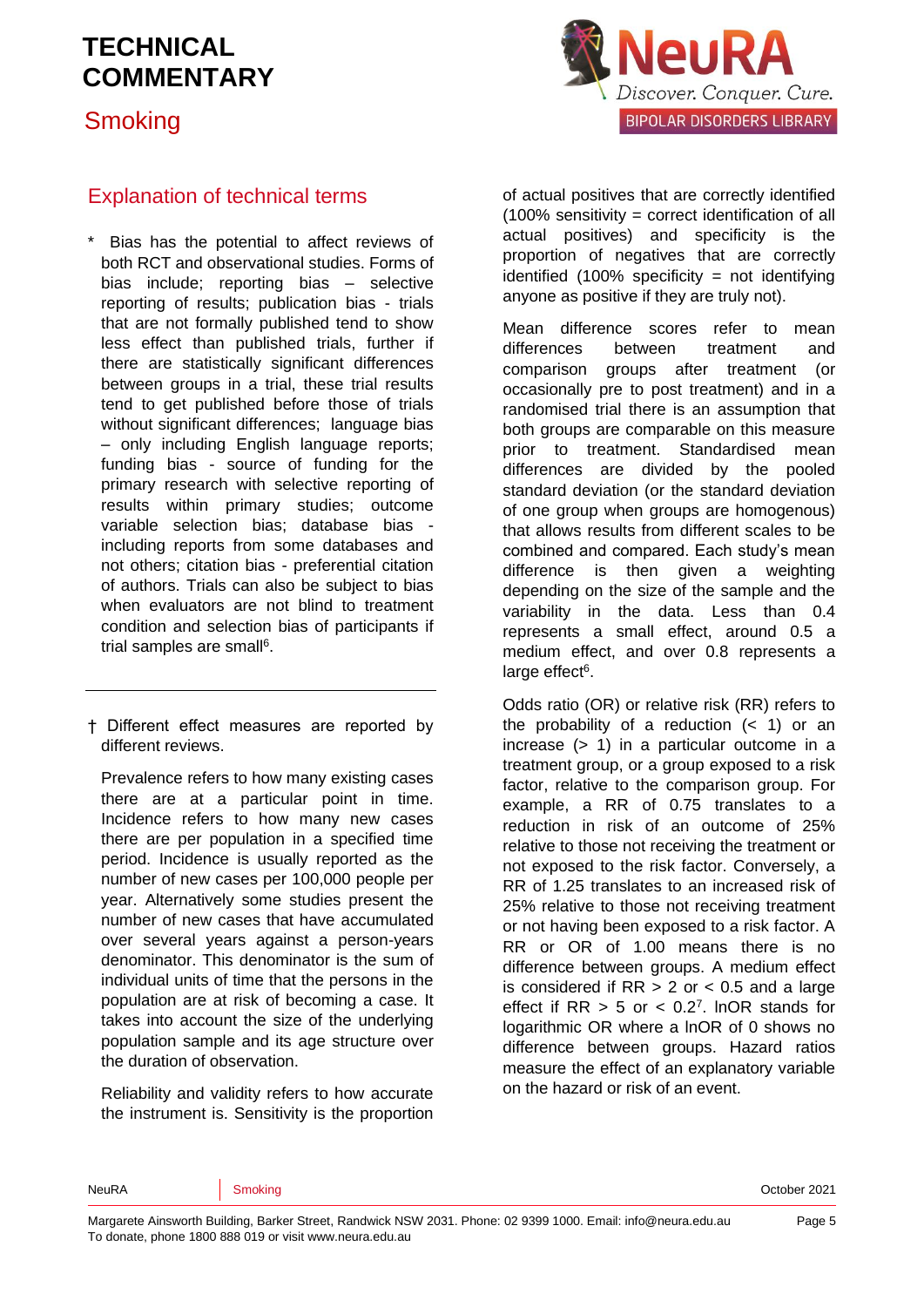## **Smoking**



Correlation coefficients (eg, r) indicate the strength of association or relationship between variables. They can provide an indirect indication of prediction, but do not confirm causality due to possible and often unforseen confounding variables. An r of 0.10 represents a weak association, 0.25 a medium association and 0.40 and over represents a strong association. Unstandardised (*b*) regression coefficients indicate the average change in the dependent variable associated with a 1 unit change in the independent variable, statistically controlling for the other independent variables. Standardised regression coefficients represent the change being in units of standard deviations to allow comparison across different scales.

‡ Inconsistency refers to differing estimates of effect across studies (i.e. heterogeneity or variability in results) that is not explained by subgroup analyses and therefore reduces confidence in the effect estimate. I² is the percentage of the variability in effect estimates that is due to heterogeneity rather than sampling error (chance) - 0% to 40%: heterogeneity might not be important, 30% to 60%: may represent moderate heterogeneity, 50% to 90%: may represent considerable heterogeneity and over this is considerable heterogeneity.

§ Imprecision refers to wide confidence intervals indicating a lack of confidence in the effect estimate. Based on GRADE recommendations, a result for continuous data (standardised mean differences, not weighted mean differences) is considered imprecise if the upper or lower confidence limit crosses an effect size of 0.5 in either direction, and for binary and correlation data, an effect size of 0.25. GRADE also recommends downgrading the evidence when sample size is smaller than 300 (for binary data) and 400 (for continuous data), although for some topics, these criteria should be relaxe[d](#page-6-5)<sup>8</sup>.

║ Indirectness of comparison occurs when a comparison of intervention A versus B is not available but A was compared with C and B was compared with C that allows indirect comparisons of the magnitude of effect of A versus B. Indirectness of population, comparator and/or outcome can also occur when the available evidence regarding a particular population, intervention, comparator, or outcome is not available and is therefore inferred from available evidence. These inferred treatment effect sizes are of lower quality than those gained from head-tohead comparisons of A and B.

Page 6